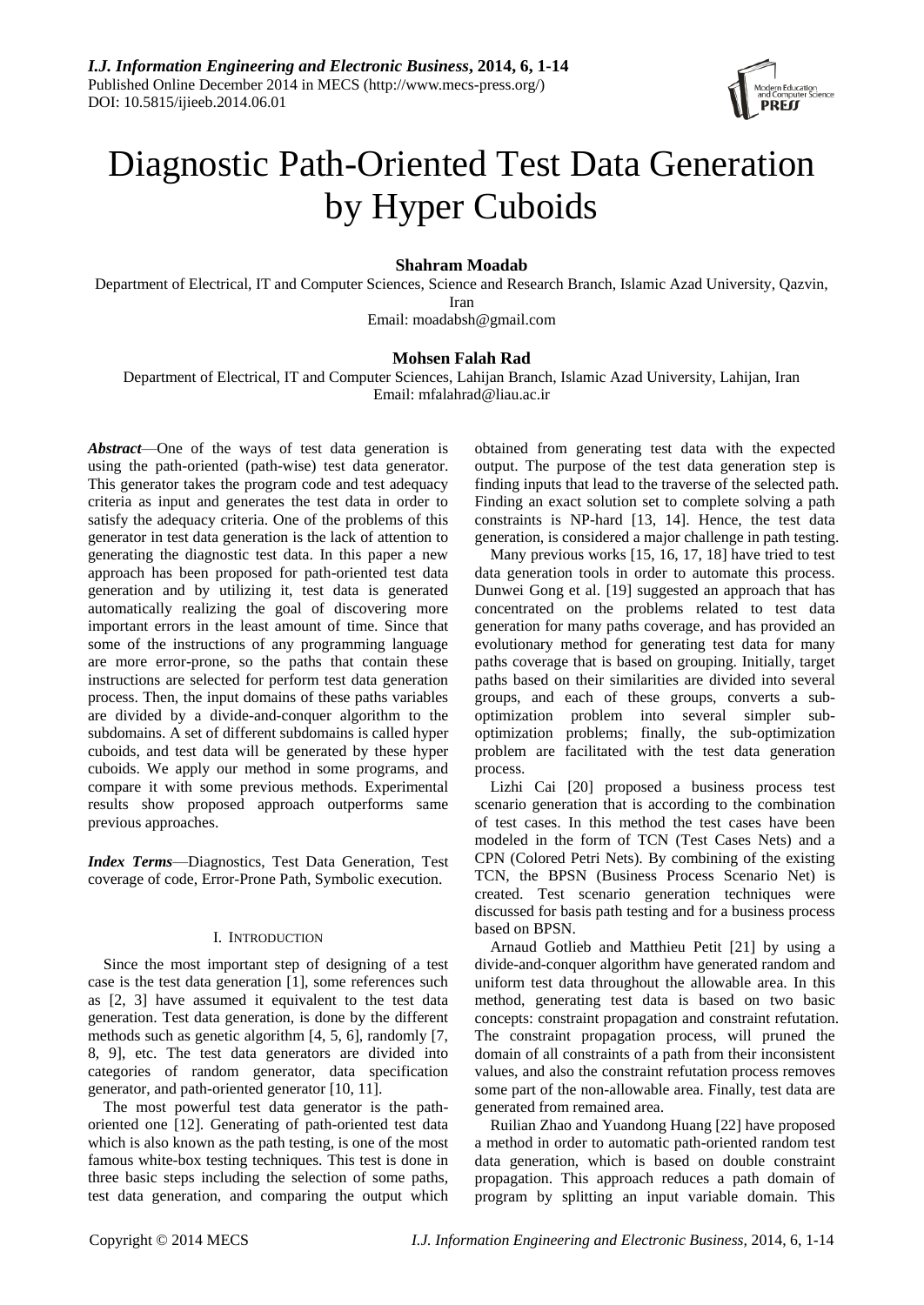removes a wide domain of non-allowable area. Therefore, a few number of generated test data of this method will be rejected.

By definition, the test data that led to the discovery of the error is called the diagnostic test data. In other words, the output of run a program under test by a diagnostic test data was not like our expected output. None of the mentioned works have considered the diagnostic of the generated test data. On the other hand, many previous works [23, 24, 25, 26] just have generated the test data that only will lead to the traverse of the path. However, the test data is successful when it leads to the discovery of the error [2]. In this paper, a new approach has been proposed to generate the test cases which lead to more error detection. For doing this, first the error-prone paths are identified and then the test data are generated from them. Error detection probability by the generated test data in an error-prone path is more than other paths. Therefore, this approach generated test data, will detect more errors from the program under test. In addition, in this approach, remove of a large part of the non-allowable area by creating hyper cuboids, reduces considerably the test data generation time.

As a result, the proposed approach with the detection of more errors in less time has taken an important step to improve the testing process. Our approach was implemented by Turbo C++ 4.5 using the random function for random generation and was evaluated on several C and C++ programs. These experiments show that the error detection rate (EDR) and the error detection speed (EDS) ranges from 7.2 to 2804 times and from 4.8 to 228 times respectively, more than the same previous approaches.

In Section 2 we illustrate concepts and important terms of test data generation. In Section 3 a new approach is presented to generate path-oriented test data. Section 4 identify two criteria and contains the experimental results obtained from our implementation. In Sections 5 and 6, we respectively discuss the threats to validity and present the conclusion and proposed cases for future works.

## II. BASIC CONCEPTS

Path-oriented test data generation is based on fundamental and important concepts that will be described as follows.

## *2.1. Control Flow Graph*

The Control Flow Graph (CFG) in a program is a connected oriented graph which consists of a collection of vertices, including edges that each of them indicative a branch between two basic blocks and two distinct nodes, that each node indicative a basic block; which e and s represent the entry and exit nodes, respectively. Drawing a CFG has its own rules. If we have the function Foo as Fig. 1, then the CFG for this function can be depicted by Fig. 2.

## *2.2. Test Adequacy Criteria*

After CFG construction, some paths of it should be

selected for testing. Since the selection and traversing of the all existing paths is not practically possible, the selection of more appropriate path set is too important. If the number of selected paths be more, it is clear that more resources, effort, time, and costs will be required to generate the test data; instead, more errors will be discovered. Also, an important challenge in this step is selection of the path that will lead to the detection of more errors than the path that contains lower errors. In this regard, researchers have introduced the following



Fig. 1. The Foo function



Fig. 2. CFG of function Foo

criteria to select more appropriate path that are known as test adequacy criteria:

- **Statement Coverage**: In this criterion, that is the weakest among the white-box Testing criteria [2], each instruction is executed at least once. The advantage of this criterion is the ability to identify blocks of code that are not executed. The disadvantage of this criterion is that it is not able to detect many logical errors of the program.
- **Branch Coverage (Decision Coverage)**: In this criterion, in addition that the test cases are executed each instruction at least once, must execute all of its outputs at least once, against any decision [2, 24, 27, 28]. However this criterion satisfies the statement coverage criterion, but is not able to detect the errors of conditions in the combined decisions.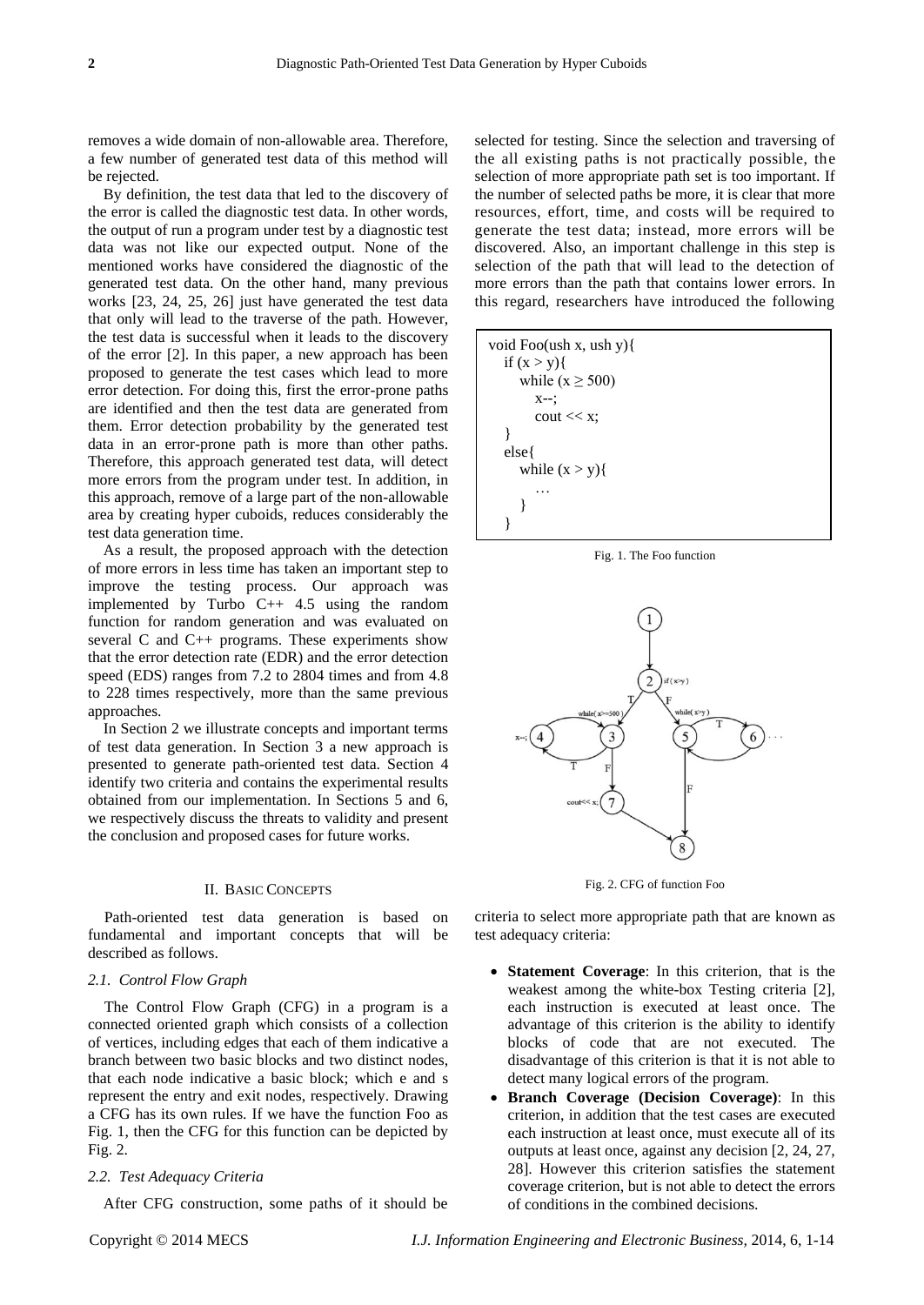- **Condition Coverage**: In this criterion, in addition to each instruction is executed at least once, all possible composition of the conditions in a decision must also be executed [2, 24, 27]. The reason is that a decision may be a combination of several conditions. The advantage of this approach is the discovery of conditions errors inside the decisions and its disadvantage is the lack of attention to the different combinations of these conditions.
- **Decision/Condition Coverage**: In this criterion, in addition that each instruction is executed at least once, every decision and all the conditions within it are also executed at least once [2, 24]. The advantage of this criterion is fixing two above criteria disadvantages and its disadvantage is the lack of considering all the different combinations of conditions.
- **Multiple Condition Coverage**: This criterion in addition to covering all of the above criteria, also considers all the different combinations of a decision conditions [2, 24]. The advantage of this method is fixing all of the above criteria disadvantages and its disadvantage is the lack of covering all paths of the program.
- **All Path Coverage**: This criterion runs all possible paths of the program at least once [24]. The advantage of this method is the cover the whole paths of program and its imperfections are possibility of execution the paths in excessive amounts and impossibility of traverse all program's paths.
- **Simple Path Coverage**: This criterion has executed all possible paths of the program at least once and does not run any part of the program in excessive amounts [24]. The advantage of this method is covering the entire paths of program and its disadvantage is that it is impractical; because traversing all paths of a program is impossible.

These criteria are listed respectively from weak to strong, and realization of a weaker criterion, is easier than the stronger criterion.

# *2.3. The Infeasible Path*

One of the major challenges is the possibility of existence the infeasible path. The infeasible path is the path that because of existence the contradictory conditions in it, is not traversable with any test data. For example, the path  $1 \rightarrow 2 \rightarrow 5 \rightarrow 6 \rightarrow 5 \rightarrow 8$  of control flow graph is shown in Fig. 2 is a non-traversable path. Because the intersection of two contradictory conditions  $x \leq y$  and  $x \geq y$  in this path is null.

## *2.4. Allowable Area*

The largest area that all generated test data in it, are lead to satisfy all the constraints of a specific path, is known as its allowable area. From the intersection of all constraints in one path, the allowable area is achieved. For example you can see the allowable area corresponding with the constraint set of path  $1\rightarrow 2\rightarrow 3\rightarrow 7\rightarrow 8$  from the Fig. 2 in Fig. 3.



Fig. 3. A sample for displaying the allowable area

## *2.5. Hypercuboid*

Each used variable in a program has a minimum and a maximum value. From intersection of intervals between the minimum and maximum values of the n variables in an n-dimensional space, an n-dimensional hyper cuboid is obtained. For example, consider the following variables and their related intervals:

|  | x: (120) |
|--|----------|
|  |          |
|  |          |

The 3-dimensional hyper cuboid as has shown in Fig. 4 is obtained from intervals intersection of these three variables. By selecting any arbitrary value from intervals of the variables in a hyper cuboid, a point will be obtained that certainly is inside the hyper cuboid. Therefore test data generation throughout of a hyper cuboid domain is easy because any of its points can be randomly selected by choosing its coordinates independently. For example, selecting any arbitrary value from intervals of the variables x, y and z is lead to generate a point that certainly will be inside the obtained hypercuboid from these variables.



Fig. 4. A sample for displaying the hyper cuboid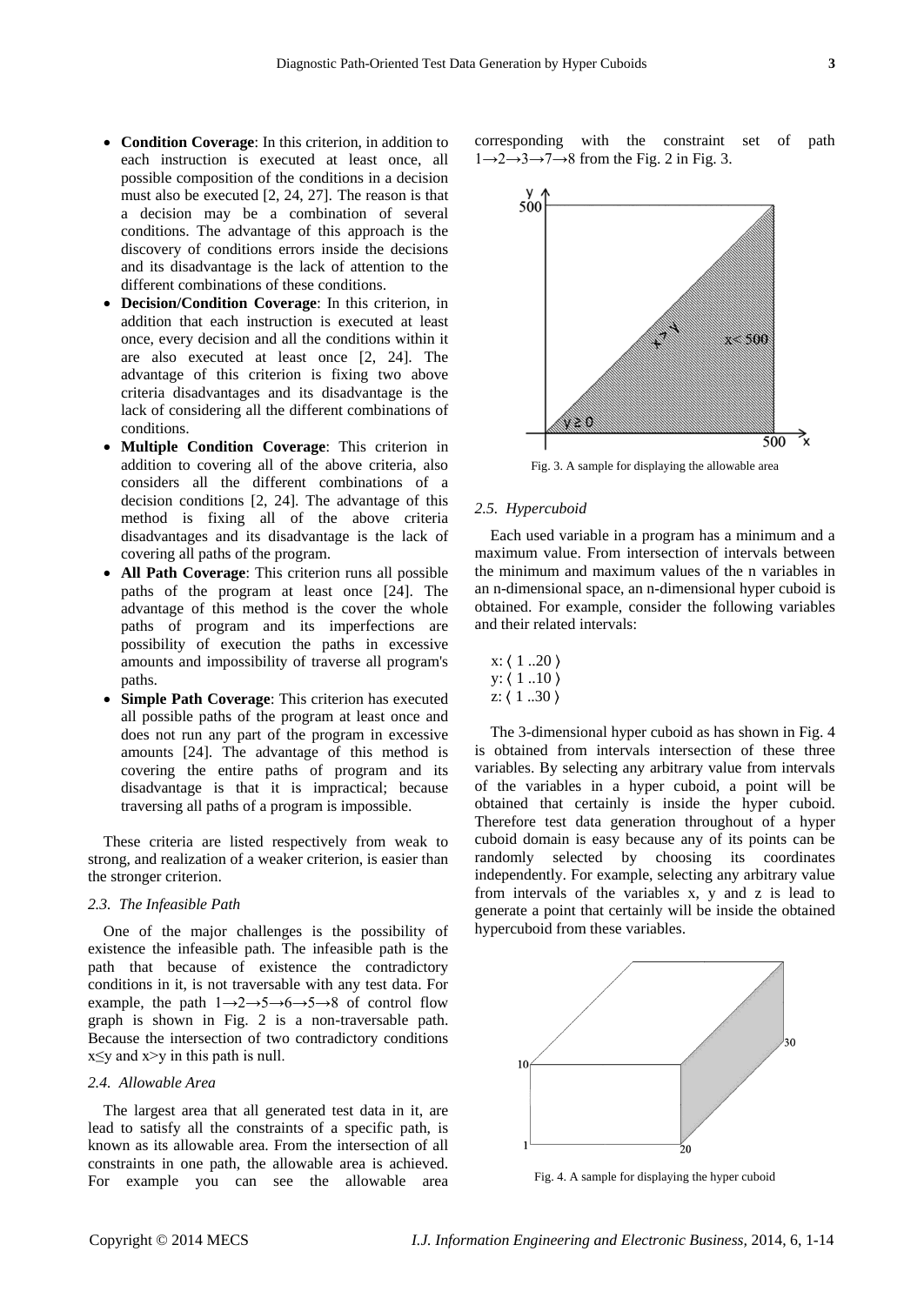#### III. THE PROPOSED APPROACH

The goal of our proposed approach is to generate diagnostic test data. Some of the test data are leading to the discovery of the errors and some of them are just traversing the desired path. Since a test is successful when it is able to detect an undiscovered error [2] it is essential to attend about generation of diagnostic test data instead of non-diagnostic one; while many of previous proposed approaches only have generated test data and haven't noticed whether it is diagnostic or not.

## *3.1. The Proposed Approach Procedure*

For the better understanding of the operation of the proposed approach, its procedure is shown in Fig. 5. In the figure, bubbles show the inputs and outputs of the program, rectangles show the process phases, and diamonds show the branches in the execution. The proposed approach is done in seven steps including CFG construction, labeling, path selection, symbolic execution of selected path, constraint propagation, consistent hyper cuboid extraction, and test data generation. Each one of the above seven-pace stages will be described separately.



Fig. 5. The Proposed Approach Procedure

## *3.1.1. CFG Construction*

In the first step of the proposed approach, after traversing the program under test, the related CFG will be drawn (According to descriptions mentioned in section 2.1).

#### *3.1.2. Labeling*

The error existence probability is not equal in different kinds of the instructions of a program. For example, the probability of error existence in power operation is far more than of sum operation. In general, because the output of exponent operation is larger than the plural operation and the possibility of overflow error occurrence is much more in it. Accordingly, all constructed CFG nodes which are included error-prone instructions, will be labeled. For doing the labeling operation a boolean variable has been used. If a node had contained an errorprone instruction, the true value will be assigned to its labeling variable and otherwise the false value will be assigned. For example, a pair braces in first while instruction in the program Foo given in Fig.1 was missed. Therefore, the nodes 4 and 7 in Fig. 2 will be labeled as an error-prone node. It should be noted that if a node had contained an error-prone instruction, it is not necessarily contain errors, but the possibility of errors existence in that is more than the other ordinary nodes.

Table 1 is used for detecting an error-prone instruction. This table shows a list of the common errors in a  $C_{++}$ program [29]. In this table, the first column is the number of error, the second column is the name of that error, the third column is an example of a program with an error; the fourth column is the correct program of example in the third column, and the fifth and sixth columns, respectively, shows the output of a program with an error (third column) and the output of the correct program (fourth column). Since this table is contain error-prone instructions of C++ language but we can easily find the error-prone instructions of other programming language, and add to it. In this case, the other steps of proposed algorithm will be executed without any change.

#### *3.1.3. Path Selection*

Path is a finite sequence of edge-connected node in the CFG that starts from entry node. The number of selected paths in this step is equal to the calculated Cyclomatic complexity for the corresponding CFG. The number of Cyclomatic complexity is obtained by one of the following formula:

- The number of CFG areas
- $\bullet$  E N + 2
- $\bullet$  d + 1

In which E is the number of edges, N is the number of nodes and d is the number of predicate nodes in the CFG. Based on the McCabe's proposed testing called basis path testing, the linearly independent paths can be select in this stage. A selected path will be linearly independent, if at least one non-traversal edge by previous selected paths existed in it. By definition, a set of linearly independent paths that their numbers are equal to the Cyclomatic complexity is called the basis path set. Since this basis path set is not unique, it is important to make more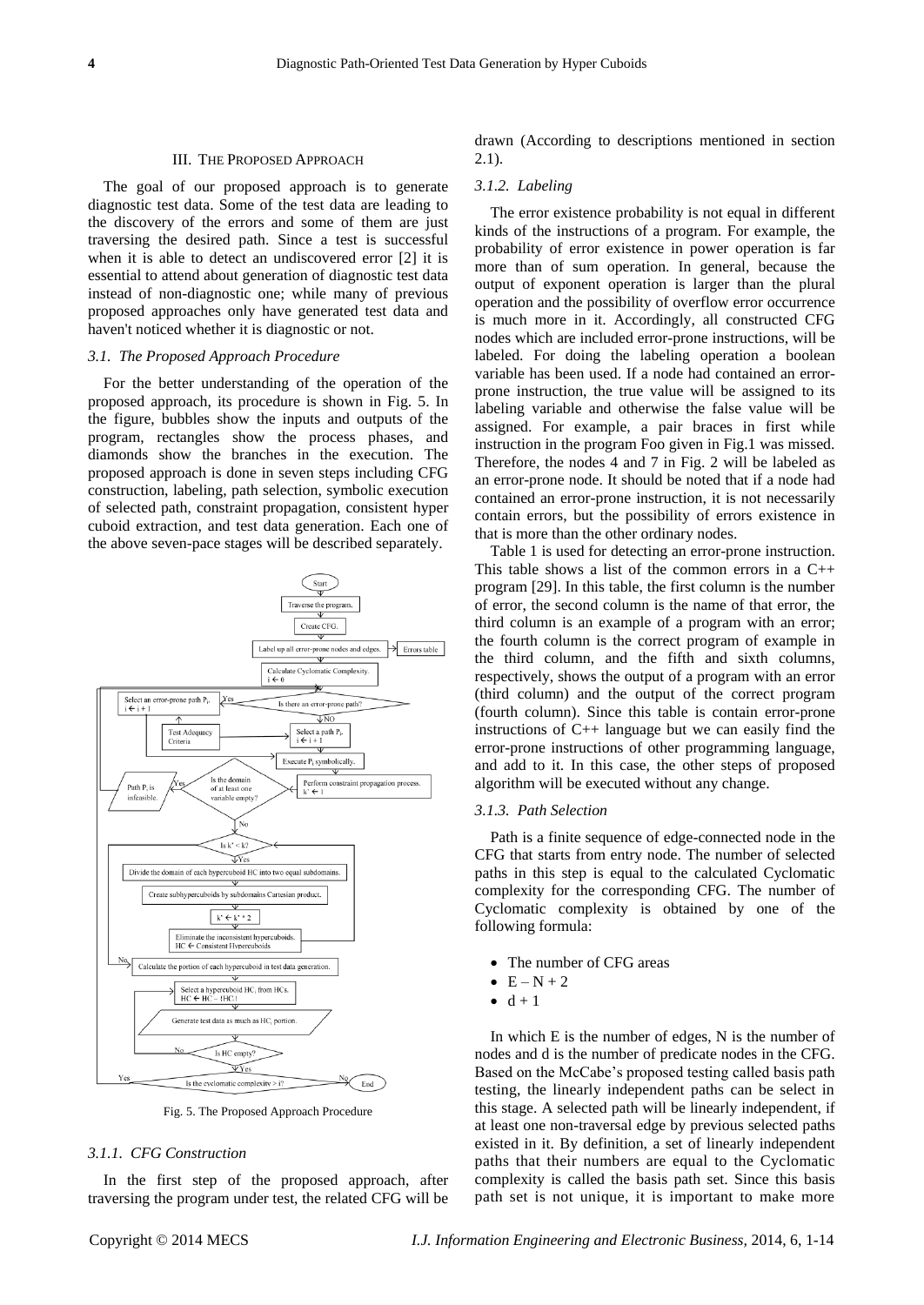appropriate selection. Accordingly, at this stage, we will try to select the paths that are consist at least one labeled error-prone node. We called these paths the error-prone paths. For example, the path  $1 \rightarrow 2 \rightarrow 3 \rightarrow 7 \rightarrow 8$  of control flow graph is shown in Fig. 2 is an error-prone path. If

Table 1. Different Types Of Errors

| Row | Error name                                                                | An example<br>contains error                                                                       | Correct program                                                                            |
|-----|---------------------------------------------------------------------------|----------------------------------------------------------------------------------------------------|--------------------------------------------------------------------------------------------|
| 1   | Overflow or<br>Underflow                                                  | int $x = 32767$ ;<br>$x++;$                                                                        | long int $x = 32767$ ;<br>$x++;$                                                           |
| 2   | <b>Bitwise</b><br>Operations                                              | int a = $(1 \ll 15)$ ;                                                                             | long int $a = (1 \lt\lt$<br>$14$ :<br>$a = a * 2;$                                         |
| 3   | Conditional<br>and Iteration<br>Instructions<br>without "{}"              | int $a = 1$ , $b = 2$ ;<br>if $(a > b)$<br>$\text{cout} \ll a \ll \text{endl}$ ;<br>$\cot \ll b$ ; | int $a = 1$ , $b = 2$ ;<br>if $(a > b)$<br>cout $<<$ a $<<$ endl;<br>$\text{cout} \ll b$ ; |
| 4   | Type<br>mismatch<br>"%" in printf                                         | float $a = 0.5$ ;<br>printf $("%d", a);$                                                           | float $a = 0.5$ ;<br>printf $("%f", a);$                                                   |
| 5   | Using "&"<br>instead of<br>``&&"                                          | int $a = 1$ , $b = 2$ , $c = a$<br>&b.<br>$\text{cout} \ll \text{c}$ ;                             | int $a = 1$ , $b = 2$ , $c =$<br>a && b;<br>$\cot \ll c$ ;                                 |
| 6   | Lack of<br>Insert the<br>Blank<br>between the<br><b>Numbers</b><br>Output | int $a = 1, b = 2$ ;<br>$\text{cout} \ll a \ll b$ :                                                | int $a = 1$ , $b = 2$ ;<br>$\text{cout} \ll a \ll "$ " $<<$<br>b:                          |
| 7   | Using "=!"<br>instead of<br>$``!="$                                       | int $a = 0$ ;<br>if $(a = 0)$<br>$\cot \ll 1$ ;                                                    | int $a = 0$ ;<br>if $(a != 0)$<br>$\cot \ll 1$ ;                                           |
| 8   | Division by<br>Zero                                                       | int $a = 1$ , $b = 0$ ;<br>$\text{cout} \ll (a/b);$                                                | int $a = 1$ , $b = 0$ ;<br>if $(b! = 0)$<br>$\text{cout} \ll (a/b);$                       |
| 9   | Using ";" in<br>the end of<br>"for"                                       | int a, $b = 0$ ;<br>for $(a = 0; a < 100;$<br>$a_{++}$ ;<br>$b++$ :<br>$\cot \ll b$ ;              | int a, $b = 0$ ;<br>for $(a = 0; a < 100,$<br>$a++)$<br>$b++$ :<br>$\cot \ll b$ ;          |
| 10  | Using "="<br>instead of<br>$\leftarrow$ $\rightarrow$                     | int $a = 0$ ;<br>if $(a=0)$<br>$\text{cout} \ll \text{"a";}$                                       | int $a = 0$ ;<br>if $(a = 0)$<br>$\text{cout} \ll \text{"a";}$                             |
| 11  | N <sub>0</sub><br>Initialization                                          | int a:<br>$\text{cout} \ll a$                                                                      | int $a = 0$ ;<br>$\text{cout} \ll a$ ;                                                     |

there is not any unselected error-prone path, the other paths within CFG will be selected. The paths are selected with respect to the Cyclomatic complexity number that subsumes the branch and statement coverage [30]. For instance, assuming that complex allowable areas are more error-prone, Cyclomatic complexity can be calculated, and the most complex areas can be tested more efficiently [31].

## *3.1.4. Symbolic Execution of Selected Path*

To obtain the constraints of a path, the symbolic execution usually is used. In the symbolic execution, variables values are obtained without actual execution of the program and are based on the input variables and the constant values. It has been created a path constraint  $\Phi_p$ for each execution path p, for example, a sequence of statements were executed by the program which indicating the input assignments that program executes along p. At this step, constraint set of the selected path, is

obtained by symbolic execution of the previous step and is given as input to the next step.

#### *3.1.5. Constraint Propagation*

In this step, constraint values are applied on all other constraints. This action is performed on all the constraints existing in constraint set. With doing this at each step, a part of these constraints intervals are pruned. This work continues as long as more pruning cannot be done. The output of the constraint propagation process is the smallest hyper cuboid that contains all constraints of the constraint set. For example, suppose the minimum and maximum range of the variables x and y, are  $0 \le x \le 400$ and  $100 \le y \le 300$ , respectively. Considering the constraint  $x \ge y$ , the minimum y (i.e. 100), prunes the minimum value of x to 100. However, the maximum value of x (i.e. 400) cannot prune y to 400, because it is bigger than the maximum value of y (i.e. 300). Consequently, the minimum and maximum ranges for the variables x and y will be  $100 \le x \le 400$  and  $100 \le y \le 300$ , respectively. During the pruning operation, if a variable range be empty, also the constraints intersection will be empty. This means that the path is non-traversable with any test data and so called an infeasible path [21]. In this case, algorithm returns to the path selection stage for selecting another path.

## *3.1.6. The Consistent Hypercuboid Extraction*

Each hyper cuboid by dividing each one of its subdomain to the two subdomains and Cartesian product of this subdomains, can be divided into the subhypercuboids. For example, consider the hyper cuboid shown in Fig. 4. If the domain of each one of its variables be divided into two parts, the following subdomains will be achieved.

x: 〈1 ..10〉, 〈11 ..20〉 y:  $\langle 1 \ldots 5 \rangle$ ,  $\langle 6 \ldots 10 \rangle$ z: 〈1 ..15〉, 〈16 ..30〉

With the Cartesian product of these subdomains eight hyper cuboids D1= ( $x \in 1..10$ ,  $y \in 1..5$ ,  $z \in 1..15$ ), D2= ( $x$  $\epsilon$  1..10, y  $\epsilon$  1..5, z  $\epsilon$  16..30), D3= (x  $\epsilon$  1..10, y  $\epsilon$  6..10, z  $\epsilon$ 1..15), D4= ( $x \in 1.10$ ,  $y \in 6.10$ ,  $z \in 16.30$ ), D5= ( $x \in$ 11..20,  $y \in 1..5$ ,  $z \in 1..15$ ),  $D6=$  ( $x \in 11..20$ ,  $y \in 1..5$ ,  $z \in$ 16..30), D7= ( $x \in 11..20$ ,  $y \in 6..10$ ,  $z \in 1..15$ ), D8= ( $x \in$ 11..20,  $y \in 6.10$ ,  $z \in 16.30$ ) will be achieved, which you can see in Fig. 6. Each of the obtained subhypercuboids, also are a hyper cuboid. At this step, after the generation of subhypercuboids at each time, the inconsistent subhypercuboids will be eliminated by the consistency check algorithm. The remainder consistent subhypercuboids also are divided into  $2<sup>n</sup>$  subhypercuboid that n is equal to the number of variables. Eliminating of the inconsistent subhypercuboids apply on the obtained subhypercuboid again.

This process continues until dividing the domain of each variable to the k subdomains. Value k is determined by the tester and based on the time constraints. Whatever the value of k is greater, more non-allowable area will be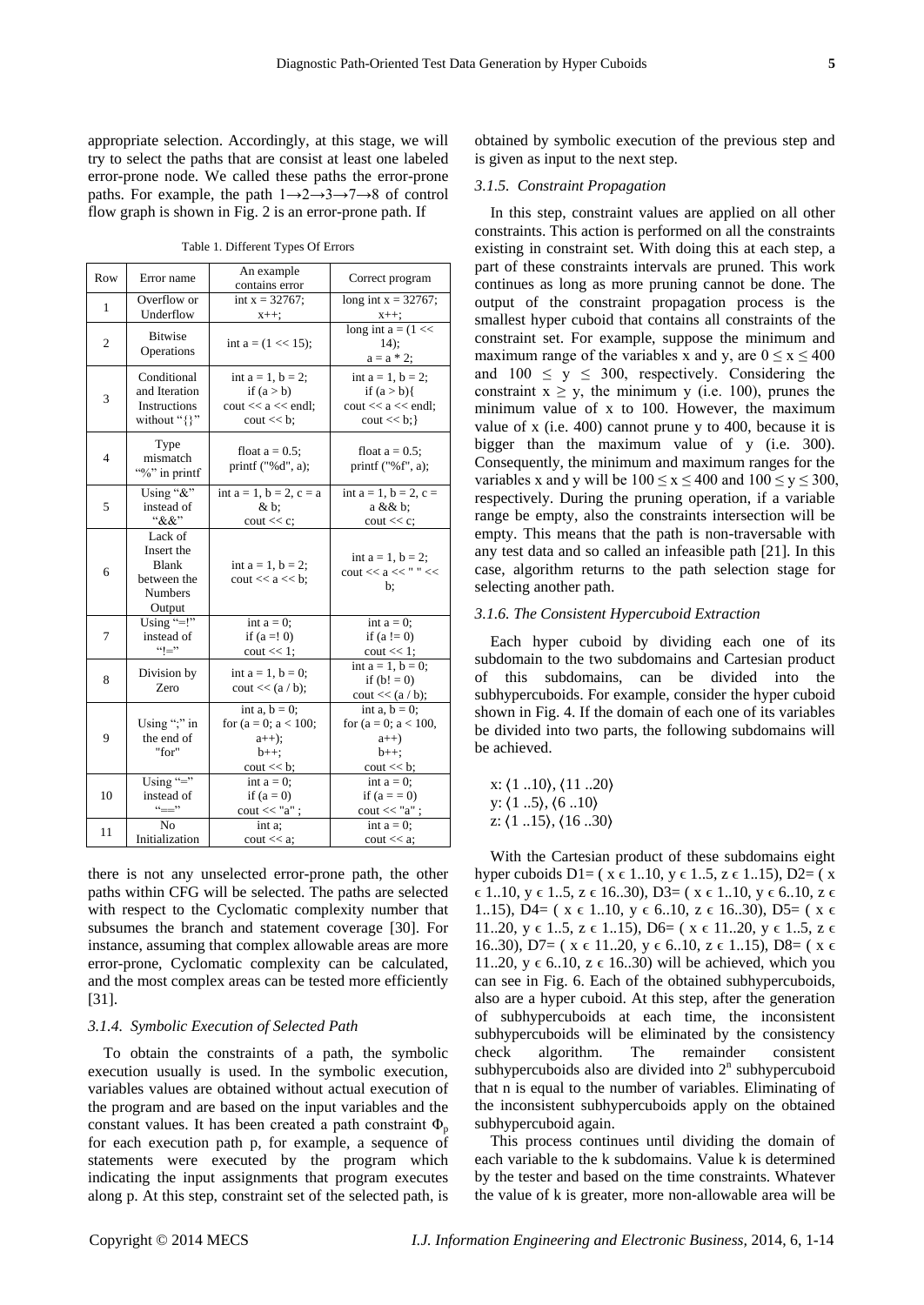removed by eliminating the inconsistent subhypercuboids; instead, more time will be spent for subhypercuboids generation. Achievement the optimal value of k is difficult and is obtained experimentally. The reason of gradual division of domains instead of suddenly division is that with the gradual division in each step, a greater volume of the allowable area will be removed with the less number of using the consistency check algorithm. In many previous works such as [21], this value cannot be exceeded of a small amount (usually 4). Because due to using of the time consuming consistency check algorithm, with increase the amount of k, the running time of algorithm will be increased extremely. Our proposed consistency check algorithm fixes the above problem greatly. The method of this algorithm is that it checks all corners of a hyper cuboid. If none of these corners were able to satisfy the constraints of the constraint set, detects it as a possibly inconsistent hyper cuboid. The reason that we used the word "possibly" is that all corners of a hyper cuboid may be outside of the allowed area, but a part of hyper cuboid is within this area. The hyper cuboid D2 in Fig. 7 is like this. However this problem does not happen in most programs, and if occurrence will be included only a few of hyper cuboids. To improve this problem, we also generate a few random test data of possibly inconsistent hyper cuboid. If none of these generated random test data can satisfy the constraints, the proposed consistency check algorithm, eliminates the hyper cuboid. The number of generated random test data, is dependent on the time constraints of the project.

## *3.1.7. Test Data Generation*



Fig. 6. Demonstration of extracting subhypercuboid



Fig. 7. A demonstration of the consistency checking algorithm problem

At this stage, initially, the portion of each consistent hyper cuboid is computed in the test data generation, then the test data is generated at randomly and equal to the calculated number of these hyper cuboids. It is possible that the generated test data from a hyper cuboid can not be able to satisfy the relevant path constraints, which in this case, will be deleted as a rejected test data. This case happens in consistent hyper cuboids that are not completely within the allowable area. After generating test data for the selected path, if the path selection operations is done equal to the number of Cyclomatic complexity, the algorithm terminates. Otherwise, algorithm goes to the path selection stage and selects the next path.

## *3.2. Diagnostic Path-oriented Random Testing (DPRT) Proposed Algorithm*

The proposed approach has been implemented by the DPRT algorithm this is shown in Algorithm 1.

| DPRT(V[VarCnt], CHCs[CHC][2][VarCnt], PC[m], N, K){             |
|-----------------------------------------------------------------|
| Label up all error-prone nodes and edges.                       |
| for (int i = 0; i < k; i++){                                    |
| $HCs[CHC * pow(2, VarCnt)][2][VarCnt] =$                        |
| Cartesian(V[VarCnt], CHCs[CHC][2][VarCnt]);                     |
| $CHCs[CHC][2][VarCnt] =$ Cansistent( $HCs[CHC * pow(2,$         |
| $VarCnt$ ][2][ $VarCnt$ ], $PC[m]$ ;                            |
| }/*End of while*/                                               |
| $PN$ = The portion of each hypercuboid in test data generation. |
| while $(PN > 0)$                                                |
| Pick up uniformaly t at random from CHC[i][2][VarCnt];          |
| if (PC is satisfied by $t$ ) {                                  |
| add $t$ to $T$ ;                                                |
| $PN = PN - 1$ ;                                                 |
| $\}$ /*End of if*/                                              |
| }/*End of while*/                                               |
| return $T$ :                                                    |
|                                                                 |

Algorithm 1. The DPRT proposed algorithm

This algorithm has been implemented with divide-andconquer technique. DPRT algorithm takes the following parameters as input:

- **V[VarCnt]**: Is a one-dimensional dynamic array with length VarCnt that keeps the names of variables in path's conditions. Variable VarCnt also contains the variables count of these conditions.
- **CHCs[CHC][2][VarCnt]**: Is a 3-dimensional dynamic array that keeps the consistent hypercuboids. Variable CHC is equal to the number of consistent hypercuboids at any time. This variable is defined as global. Since the first obtained hypercuboid from the constraint propagation process is certainly consistent, the initial value of CHC is considered equal to one. For storage a hypercuboid, it is enough that the minimum and maximum values of all the involved variables to be stored in it. Therefore the second dimension of this array is considered equal to 2 (one for minimum value and another for maximum value). Since the number of hypercuboids variables of a path is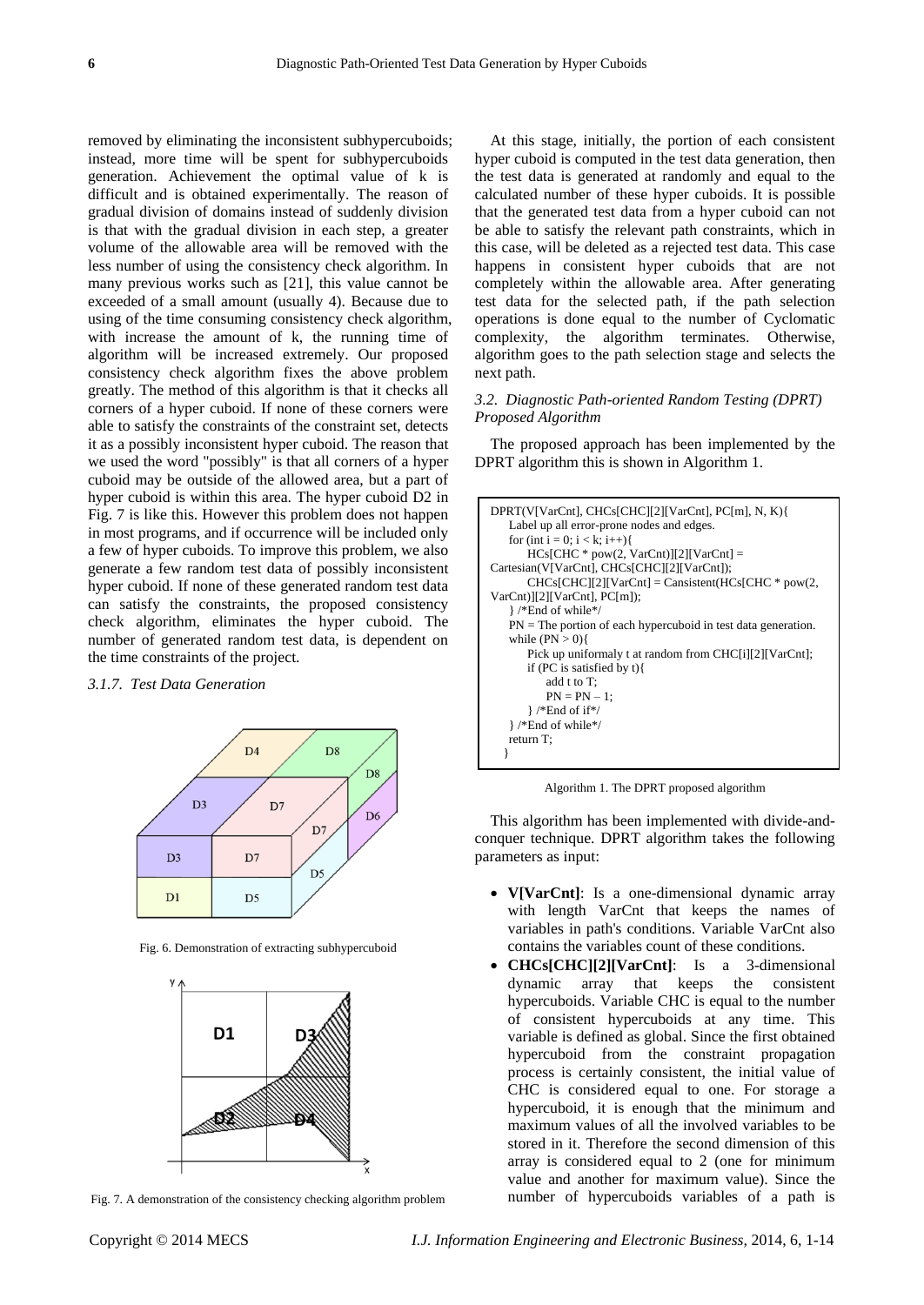always constant the second and third dimensions of this array are considered as constant. Also, because the number of consistent hypercuboids are continuously changing, the first dimension of this array is dynamically defined.

- **PC[m]**: The dynamic array contains conditions of the relevant path that is obtained from the symbolic execution process.
- **N**: This variable keeps the number of requested test data. DPRT algorithm will eventually generate N test data.

The other parameters are also used locally in this algorithm that the most important of them are as follows:

- **HCS[CHC \* pow(2,VarCnt)][2][VarCnt]**: Is a 3 dimensional dynamic array that keeps the generated hyper cuboids obtained from the Cartesian product of the consistent hyper cuboids subdomains within. As mentioned, the number of obtained hyper cuboids from the CHC consistent hyper cuboids will be equal to CHC  $\times$  2<sup>VarCnt</sup>. Therefore the first dimension of this array is changed dynamically and at this amount every time. The second and third dimensions of this array are defined like the CHC array.
- **PN**: This variable at any time, first keeps the portion of selected hyper cuboid in test data generation. After generating each test data, the PN is decreased one.

It should be noted that the mentioned parameters and variables, have been also used with the same name in the next annotated functions.

The method of DPRT algorithm is in this way that first, it performs the labeling operation of error-prone nodes based on the mentioned explanations. At the following, with help of two functions Cartesian and Consistent, the consistent hyper cuboids are extracted. Extracting the consistent hyper cuboids by these two functions is repeated k times. The process initially is so that by the Cartesian function all of the consistent hyper cuboids in the CHCs array are divided to the subhypercuboids and the result is stored in the array HCs. Then, with using of the consistency checking function "Consistent", the consistent hyper cuboids of HCs array is extracted and again is stored in the CHCs array. The algorithms and the detailed operations of these functions will be described later. After extracting the consistent hyper cuboids, the portion of each one is calculated in test data generation and is stored in the variable PN. Finally after selecting the first hyper cuboid, test data will be generated by random function in Turbo  $C + +$  and randomly from it. If the generated test data, be able to satisfy all the conditions in array PC[m], it has been accepted as an acceptable test data and one value is decreased from value PN. When PN  $= 0$ , means that the test data is generated to the desired number from the selected hyper cuboid. In this case, the next hyper cuboid is selected and test data generation process from it will be resumed. This process is repeated

until the selection of the last hyper cuboid and its test data generation (i.e. CHC times). The set of generated test data is returned by the variable T.

As mentioned, DPRT algorithm uses two Cartesian and Consistent functions for extracting consistent hypercuboids. In the following we describe the operation of these functions. You can see the Cartesian function algorithm in Algorithm 2.

| Cartesian(V[VarCnt], CHCs[CHC][2][VarCnt]){                |
|------------------------------------------------------------|
| Momory Allocation for HCs;                                 |
| for $(i = 0; i < CHC; i++)$                                |
| for $(k = 0; k < VarCnt; k++)$                             |
| for $(j = 0; j < pow(2, Varcnt); j++)$                     |
| ZorO = $(j / pow(2, VarCnt - k - 1) % 2;$                  |
| $HCs[i + (i * pow(2, VarCnt))][0][k] = a[i][0][k] + ZorO*$ |
| ceil((a[i][1][k] - a[i][0][k]) / 2);                       |
| $HCs[i + (i * pow(2, VarCnt))][1][k] = a[i][0][k] - (1-$   |
| ZorO) * (floor((a[i][1][k] - a[i][0][k]) / 2)+1);          |
| $\}$ /*End of for $i$ */                                   |
| return HCs:                                                |
|                                                            |

Algorithm 2. The Cartesian function

In this algorithm first, the memory is allocated to the array HCs. CHC  $\times 2^{VarCht}$  elements are allocated to the first dimension of the array that is equal to the number of the hyper cuboids which is supposed to be generated. The number of next loops iterations has also been set by this value. If the minimum and maximum domain of each variable be divided into two subdomains, a hyper cuboid is obtained from the Cartesian product in one of the two subdomains of all variables. Namely from the first variable, one of the first or second subdomain, from the second variable also one of its subdomains, and similarly from the variable VarCnt also one of its subdomains are selected. Selected set gives a new hyper cuboid. This issue that which subdomain of a variable should be selected at any time is determined by variable ZorO. If the value of this variable be equal to zero, the result of 1- ZorO will be equal to one. In this case the first subdomain will be selected. Also, if the variable ZorO value be equal to one, the 1-ZorO result will be equal to zero, in which case the second subdomain will be selected. Finally, the generated hyper cuboids are returned as output by the array HCs. You can see the second used function algorithm namely the Consistent function in Algorithm 3.

Consistent algorithm initially allocates memory to the CHCs array. The count of first dimension of array elements will also be considered equal to HCs array; because it is possible that all hyper cuboids of array HCs be consistent. Because in this function, the extracting process of consistent hyper cuboids will be resumed, variable CHC is initialized with 0. Also the number of consistent and external hyper cuboids will be equal to  $2^{VarCnt}$ . It should be mentioned that the variable EHC at any time is equal to the number of external hyper cuboids. This variable is not essential and only is used to control the algorithm operation correctness. Because the total sum of variables CHC and EHC always will be an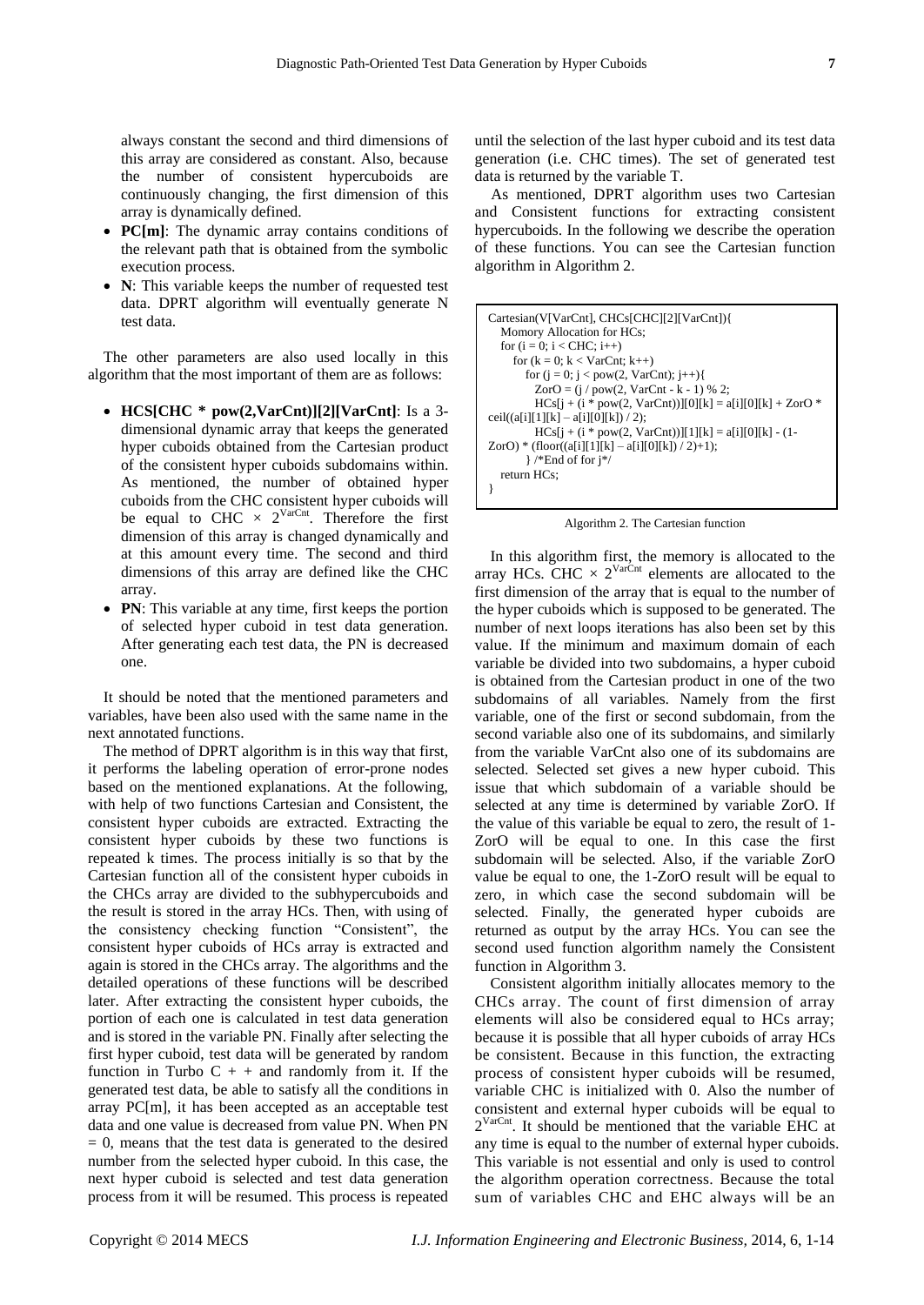exponential of two. The algorithm process continuation is designed in this way that if the corner of a hyper cuboids cannot able to satisfy all of the path conditions, the variable external will be incremented. Otherwise, the variable internal will be decremented. It is clear that if variable external  $= 2^{VarCut}$  it means that all points of selected hypercuboid are external. In this case the variable EHC will be incremented. Otherwise the hypercuboid will be stored as a consistent hypercuboid in the array CHCs. Similarly in this case the variable CHC will be incremented. After extracting all the consistent hypercuboids and store those in array CHCs, this array will be returned as output.

| Consistent(HCs[CHC * pow(2, VarCnt)][2][VarCnt], PC[m]){<br>Momory Allocation for CHCs; |
|-----------------------------------------------------------------------------------------|
| $CHC = 0$ :                                                                             |
| for $(i = 0; i <$ brows; $i++)$ {                                                       |
| for $(r = 0; r < pow(2, VarCnt); r++)$                                                  |
| $\exp 1 = (PC[0] \&\& PC[1] \&\& \dots \&C[0] = 1$ ;                                    |
| if $(!expr1)$                                                                           |
| $external++$                                                                            |
| else                                                                                    |
| $internal++$ :                                                                          |
| $\}$ /*End of for r*/                                                                   |
| if (external $==pow(2, VarCnt)$ )                                                       |
| $EHC++$ :                                                                               |
| else {                                                                                  |
| for $(i = 0; j < \text{cols}; j++)$                                                     |
| for $(k = 0; k < pow(2, Varcnt); k++)$                                                  |
| $CHCs[CHC][j][k] = HCs[i][j][k];$                                                       |
| $CHC++$                                                                                 |
| $\}$ /*End of for k*/                                                                   |
| $\}$ /*End of if*/<br>$\}$ /*End of for $i*/$                                           |
| return CHCs;                                                                            |
|                                                                                         |
|                                                                                         |

Algorithm 3. The Consistent function

#### IV. RESULTS

In this section, we measure the performance of proposed approach based on two criteria. To do this, we perform experiments on four programs. The first program being tested is Foo function which contains a mutant error. The second program is Triangle which has been proposed by Myers [2]. This program contains arithmetic overflow errors. The next program being tested is an aircraft collision avoidance system called Tcas. This program has been selected from the Siemens test suite [32]**.** The Siemens programs were assembled by Tom Ostrand and some coworker's at Siemens Corporate Research for the purpose of studying the fault detection capabilities of control-flow and data-flow coverage criteria. Tcas is made up of 173 lines of C code and has a 41 error version which can be downloaded from Software-artifact Infrastructure Repository [33]. Different versions of Tcas contain variable errors that have been seeded there by expertise. The last program also being tested is Totinfo which has been selected from the Siemens test suite. Totinfo reads a large number of numeric data tables as input and computes the given

statistical input data. It also computes statistics for each table as well as across all tables. This program is made up of 406 lines of C code and has a 23 error version which also can be downloaded from Software-artifact Infrastructure Repository. Finally, an experiment will perform on abilities of DPRT than other approaches to discover the faulty versions.

To evaluate the proposed approach more precisely, the experiments have been done on both the Random Testing (RT) and Path-oriented Random Testing (PRT) [21] methods as well as the DPRT method. Random Testing (RT) attempts to generate test data at random according to a uniform probability distribution over the input variables domain. The PRT method aims at uniformly generating of random test data that execute a single path within a program. The main goal of PRT is minimize the amount of rejected test data. In order to get better results, the parameter k in the DPRT and PRT methods for function Foo is considered the value 6. This parameter for the Triangle, Tcas and Totinfo is 5, 2 and 3 values, respectively.

To be fair, the same situations have been applied for the implementation of all these methods. All of these algorithms will be implemented by Turbo C++ 4.5 language on a Pentium IV personal computer with 1.6 GHz CPU and 288 MB RAM (a 256 MB RAM with a 32 MB RAM). Also the random function in this programming language is used for random generation. All programs take variables name, their ranges, the path conditions, the number of requested test data and splitting parameter k as input and generate test data to the requested number. It should be noted that the best division parameter value will be considered for PRT.

## *4.1. Evaluation Criteria*

In many previous methods [34, 35], the sum of the rejected test data has been considered as one of the evaluation criteria. Though, it is a good criterion, it is not enough. For example, if the number of rejected test data, be equal to zero in an ideal limit but the generation test data, not be lead to the discovery of error, a wasted work is almost done. As mentioned before, software testing that doesn't lead to error detection can't be a suitable test. However, this criterion has been introduced because it is effective especially in the running time of the algorithm. In other words, whatever the number of rejected test data be larger, more time also will be spent for generating test data at the requested amount. Therefore, we present an error detection rate (EDR) criterion based on the following equation:

$$
EDR = \frac{the \ number \ of \ diagnostic \ test \ data}{the \ number \ of \ the \ total \ generated \ test \ data}
$$

This criterion defines the error detection probability of a test data. In this criterion, the number of rejected test data has also been considered automatically. Because the total number of rejected test data and the number of acceptable test data, give the total number of generated test data; and since this parameter is in the denominator,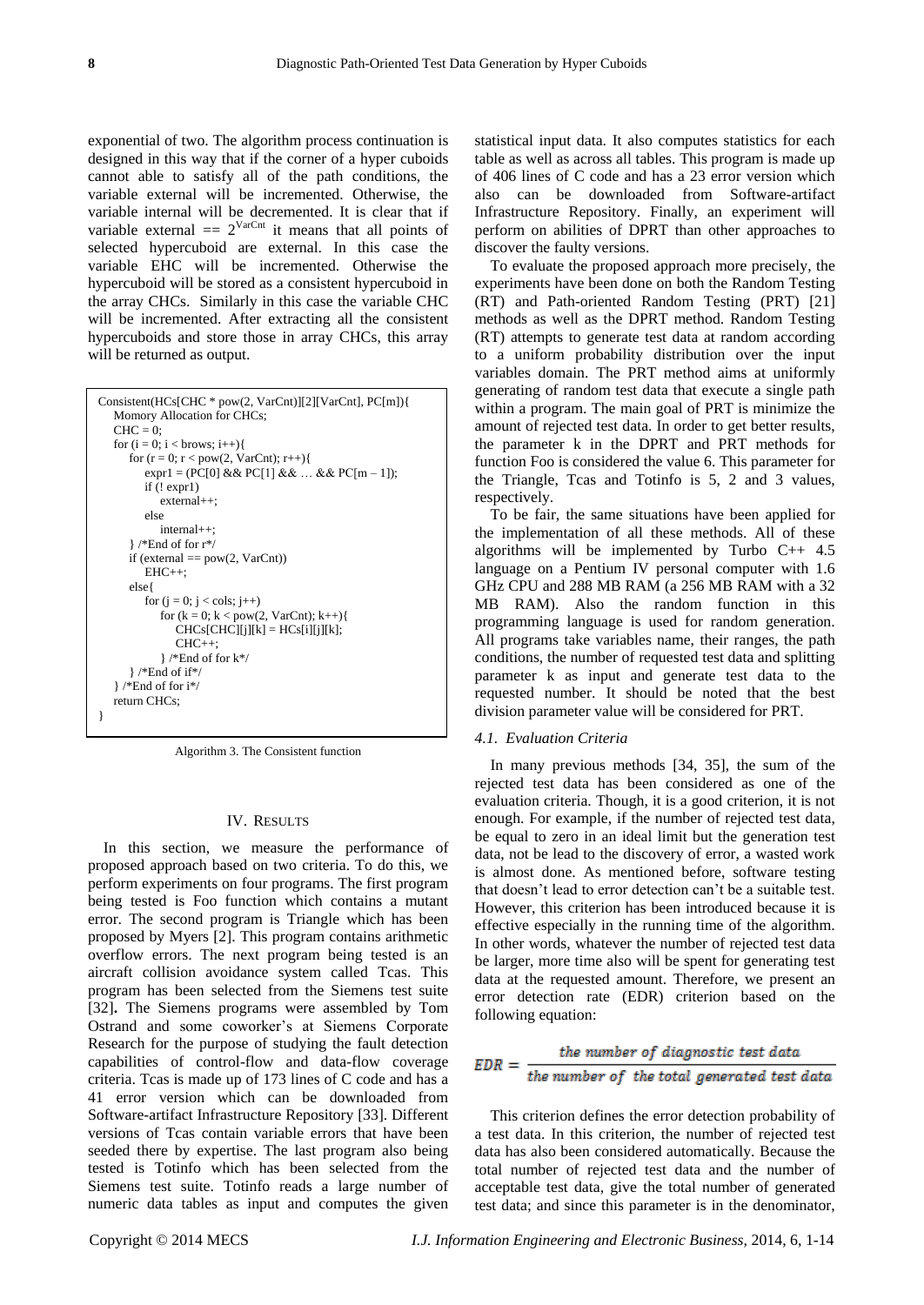its increase is caused to reduce diagnostic rate and its reduction is caused to increase this rate. Thus, according to this criterion, try to reduce the number of rejected test data. On the other hand, the number of diagnostic test data has a direct relationship with error detection rate. So should be tried to increase the number of diagnostic test data. The next criterion, called error detection speed (EDS), is defined according to the following equation:

$$
EDS = \frac{the number of diagnostic test data}{running time}
$$

The number of rejected test data and consistency checking algorithm run time are two effective run time factors. It is clear that if the number of using the consistency checking algorithm increases, assuming the constant number of rejected test data, algorithm running time will also be increased. Whereas measuring the run time of the consistency checking algorithm needs a real execution and is not assessable by mathematical equations, we will measure this parameter with a real execution in this section. Memory usage criterion is also considered a criterion which is not very important that due to its low importance we are not considering it in this field.

The abbreviation N represents the total number of the acceptable test data generation, E shows the number of diagnostic test data, T represents running time that measured in second, R represents the number of rejected test data, EDR represents the error detection rate and EDS shows the error detection speed. Remember that the values of these variables is equal to  $EDR = E/(N+R)$  and *EDS = E/T*.

#### *4.2. Experiments Results on Function Foo*

One of the common mistakes of programming is lack of using the symbol "{}" in conditional and iteration loops structures containing more than one instruction (row 3 of Table 1). The shown Foo function shows this mistake in the Fig. 1. In this function, sequential instructions x-- and cout $< should be placed within "{}".$ Table 2 reports on the results of RT, PRT and DPRT methods obtained for the paths  $1 \rightarrow 2 \rightarrow 3 \rightarrow 7 \rightarrow 8$  and  $1\rightarrow 2\rightarrow 3\rightarrow 4\rightarrow 3\rightarrow 7\rightarrow 8$  in the Foo program by regularly increasing the desired length of the random test suite. These results have been collected by running the algorithm for  $N=100$  to  $N=1000$  with a step interval of 100.

Fig. 8 and Fig. 9 show the error detection rate of the aforementioned methods and their error detection speed based on the total number of acceptable test data, respectively.

Observing the results of these experimental methods on function Foo, the conclusion can be made that the error detection rate of the DPRT method is about 97 times more than the RT method and about 21 times more than the PRT method. It is also observed that the error detection speed of the DPRT method is about 66 times more than the RT method and 13 times more than the PRT method.

#### *4.3. Experiments Results on Program Triangle*

Arithmetic overflow error is another common error in programming (row 1 of Table 1). The Triangle program that was written by Myers contains these kinds of errors. This program checks the possibility of constructing a triangle by three received input numbers. Consider the experiment results of the related methods on this program in Table 3. These results have been collected by running the algorithm for  $N=100$  to  $N=1000$  with a step interval of 100.

The error detection rate of the before mentioned methods and their error detection speed based on the total number of acceptable test data is illustrated in Fig. 10 and Fig. 11, respectively.

| N           |            | <b>100</b> | 200    | 300    | 400    | 500    | 600    | 700    | 800    | 900    | 1000   |
|-------------|------------|------------|--------|--------|--------|--------|--------|--------|--------|--------|--------|
| RT          | E          | 3          | $\tau$ | 11     | 12     | 13     | 17     | 20     | 24     | 26     | 31     |
|             | R          | 664        | 1449   | 2124   | 2809   | 3617   | 4321   | 4977   | 5814   | 6319   | 7114   |
|             | <b>Ts</b>  | 1.47       | 3.61   | 5.19   | 7.1    | 9.39   | 11.01  | 12.79  | 14.21  | 16.46  | 17.81  |
|             | <b>EDR</b> | 0.004      | 0.004  | 0.005  | 0.004  | 0.003  | 0.003  | 0.004  | 0.004  | 0.004  | 0.004  |
|             | <b>EDS</b> | 2.04       | 1.94   | 2.12   | 1.69   | 1.38   | 1.54   | 1.56   | 1.69   | 1.58   | 1.74   |
| <b>PRT</b>  | E          | 3          | 8      | 10     | 13     | 14     | 16     | 21     | 23     | 27     | 32     |
|             | R          | 69         | 153    | 239    | 294    | 373    | 497    | 527    | 632    | 687    | 755    |
|             | Ts         | 0.33       | 0.77   | 1.07   | 1.43   | 1.87   | 2.19   | 2.59   | 2.91   | 3.3    | 3.62   |
|             | <b>EDR</b> | 0.018      | 0.023  | 0.019  | 0.019  | 0.016  | 0.015  | 0.017  | 0.016  | 0.017  | 0.018  |
|             | <b>EDS</b> | 9.09       | 10.39  | 9.35   | 9.09   | 7.49   | 7.31   | 8.11   | 7.9    | 8.18   | 8.84   |
| <b>DPRT</b> | Е          | 65         | 138    | 195    | 242    | 291    | 366    | 417    | 482    | 571    | 636    |
|             | R          | 54         | 146    | 180    | 263    | 329    | 408    | 493    | 553    | 575    | 654    |
|             | Ts         | 0.51       | 1.08   | 1.69   | 2.22   | 2.88   | 3.37   | 3.87   | 4.36   | 5.02   | 5.59   |
|             | <b>EDR</b> | 0.422      | 0.399  | 0.406  | 0.365  | 0.351  | 0.363  | 0.35   | 0.356  | 0.387  | 0.385  |
|             | <b>EDS</b> | 127.45     | 127.78 | 115.38 | 109.01 | 101.04 | 108.61 | 107.75 | 110.55 | 113.75 | 113.77 |

Table 2. Experiments results of function Foo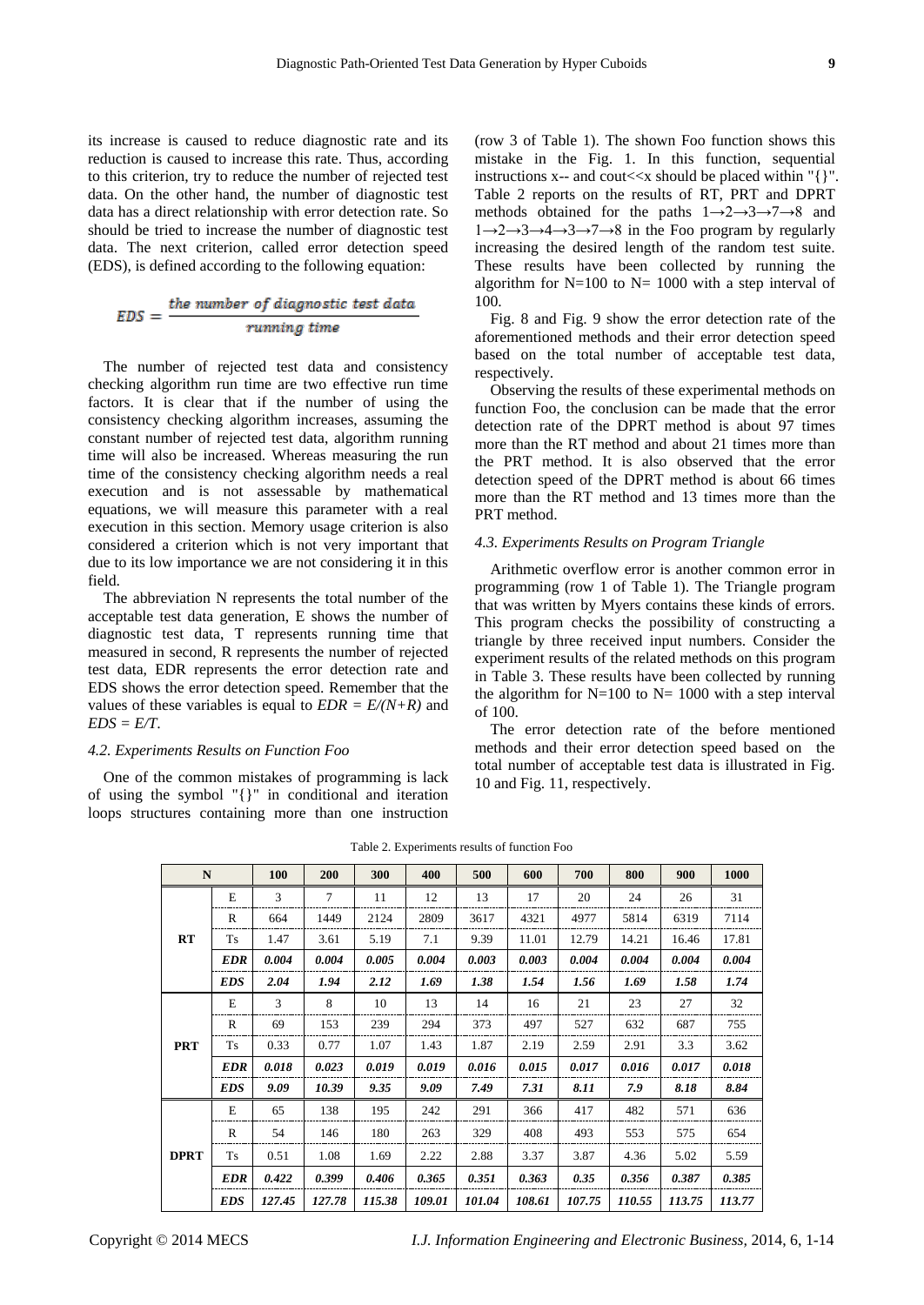

Fig. 8. Error detection rate chart of function Foo Fig. 9. Error detection speed chart of function Foo



| $\mathbf N$ |           | <b>100</b> | <b>200</b> | 300    | 400    | 500    | 600    | 700    | 800    | 900    | 1000   |
|-------------|-----------|------------|------------|--------|--------|--------|--------|--------|--------|--------|--------|
|             | E         | 53         | 107        | 162    | 233    | 261    | 336    | 382    | 46     | 503    | 537    |
|             | R         | 1511       | 3131       | 4915   | 6133   | 7837   | 9361   | 11719  | 12734  | 14247  | 15871  |
| RT          | <b>Ts</b> | 3.12       | 7.35       | 10.91  | 15.34  | 18.82  | 23.31  | 26.67  | 30.14  | 33.25  | 36.7   |
|             | EDR       | 0.033      | 0.032      | 0.031  | 0.036  | 0.031  | 0.034  | 0.031  | 0.034  | 0.033  | 0.032  |
|             | EDS       | 16.99      | 14.56      | 14.85  | 15.19  | 13.87  | 14.41  | 14.32  | 15.3   | 15.13  | 14.63  |
|             | E         | 52         | 109        | 164    | 229    | 271    | 340    | 389    | 445    | 494    | 559    |
| <b>PRT</b>  | R         | 101        | 197        | 300    | 355    | 472    | 583    | 641    | 758    | 778    | 930    |
|             | <b>Ts</b> | 0.33       | 0.71       | 1.05   | 1.48   | 1.92   | 2.25   | 2.52   | 2.92   | 3.3    | 3.68   |
|             | EDR       | 0.259      | 0.275      | 0.273  | 0.303  | 0.279  | 0.287  | 0.29   | 0.286  | 0.294  | 0.29   |
|             | EDS       | 157.58     | 153.52     | 156.19 | 154.73 | 141.15 | 151.11 | 154.37 | 152.4  | 149.7  | 151.9  |
| <b>DPRT</b> | E         | 88         | 162        | 251    | 327    | 415    | 515    | 601    | 675    | 789    | 873    |
|             | R         | 45         | 78         | 113    | 163    | 221    | 235    | 256    | 303    | 339    | 387    |
|             | <b>Ts</b> | 0.82       | 1.29       | 1.59   | 1.98   | 2.36   | 2.75   | 3.13   | 3.46   | 3.78   | 4.17   |
|             | EDR       | 0.607      | 0.583      | 0.608  | 0.581  | 0.576  | 0.617  | 0.629  | 0.612  | 0.637  | 0.629  |
|             | EDS       | 107.32     | 125.58     | 157.86 | 165.15 | 175.85 | 187.27 | 192.01 | 195.09 | 208.73 | 209.35 |

|  |  | Table 3. Experiments results of program Triangle |  |  |  |
|--|--|--------------------------------------------------|--|--|--|
|--|--|--------------------------------------------------|--|--|--|



Fig. 10. Error detection rate chart of program Triangle



Fig. 11. Error detection speed chart of program Triangle

With the experiments results of these methods about the program Triangle, a conclusion can be made that error detection rate of the DPRT method is about 19 times more than the RT method and about 2 times more than the PRT method. It is also observed that error detection speed of the DPRT method is about 12 times more than the RT method and 1.1 times more than the PRT method. Moreover, error detection speed of the DPRT method increases more with a greater amount of test data rather than the other two methods.

# *4.4. Experiments Results on Program Tcas*

Tcas program is constructed of 9 functions and 14 global integer variables. The alt-sep-test function has been selected to perform the testing. This function will call 4 more after getting called, from which 2 functions of those 4 call functions will call another 6 functions. You consider the experimental results on this function in Table 4. Due to time consuming experiments regarding this function, the results have been recorded for  $N=100$  to N=1000 with a step interval of 100.

Fig. 12 and Fig. 13 show the error detection rate of the aforementioned methods and their error detection speed based on the total number of acceptable test data, respectively.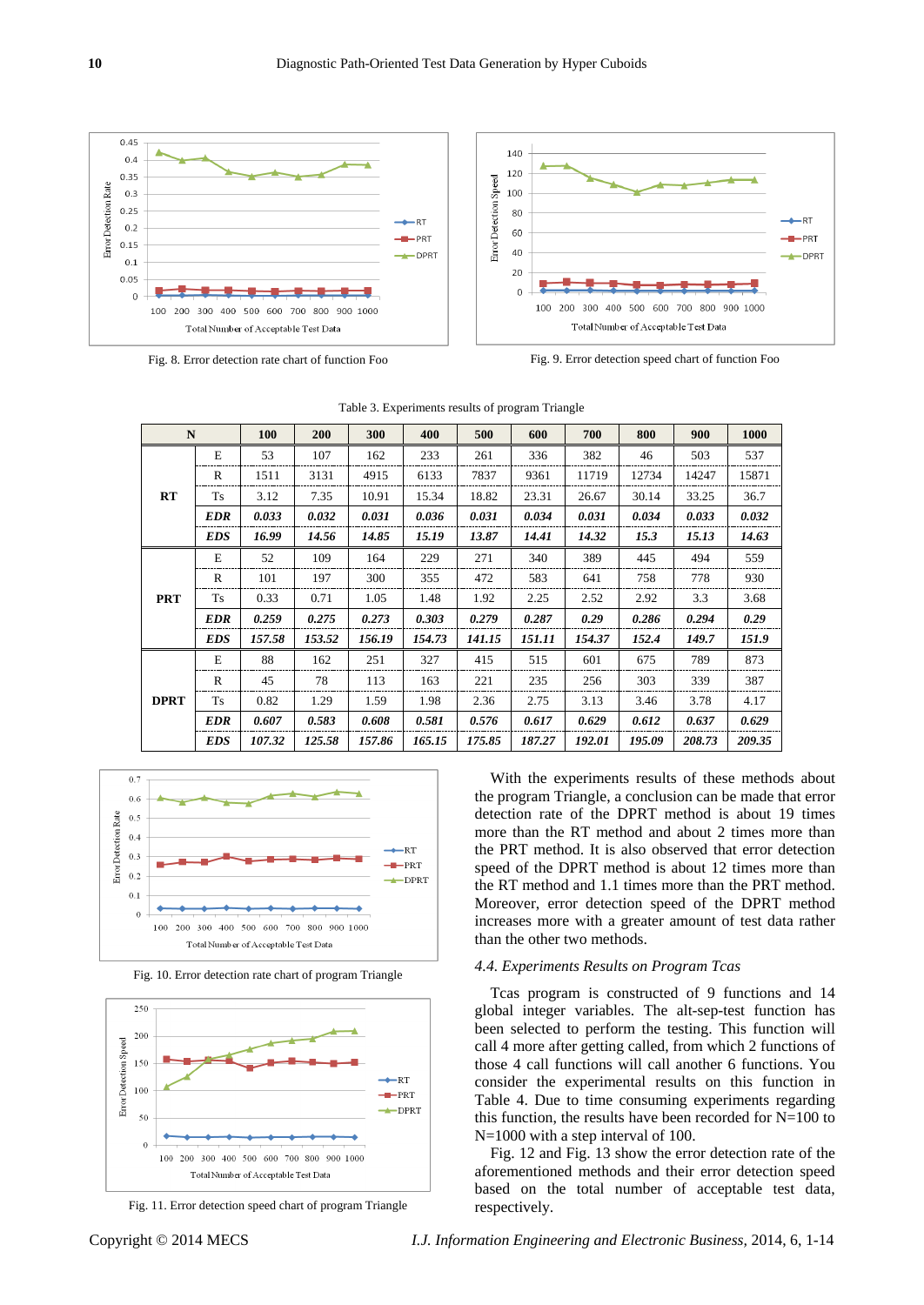With the experiments results of these methods about the program Tcas, a conclusion can be made that the error detection rate of the DPRT method is about 7400 times more than the RT method and about 3.4 times more than the PRT method. It is also observed that error detection speed of the DPRT method is about 417 times more than the RT method and 2.4 times more than the PRT method. Moreover, error detection speed of the DPRT method increases more with a greater amount of test data rather than the other two methods.

## *4.4. Experiments Results on Program Totinfo*

The Totinfo program has been constructed of 7 functions, 2 arrays and 2 global variables. The InfoTbl function has been selected to perform the testing. This function contains nested loops and also conditional statements. You consider the experimental results on this function in Table 5. Due to time consuming experiments regarding this function, the results have been recorded for N=100 to N=1000 with a step interval of 100.

The error detection rate of the aforementioned methods with the total number of acceptable test data has been shown in the Fig. 14. In This experiment, the error detection speed of the total number of acceptable test data has been shown in the Fig. 15.

| $\mathbf N$ |              | 100     | 200     | 300     | 400     | 500     | 600      | 700      | 800      | 900      | 1000     |
|-------------|--------------|---------|---------|---------|---------|---------|----------|----------|----------|----------|----------|
| RT          | E            | 33      | 62      | 91      | 117     | 162     | 184      | 219      | 247      | 281      | 316      |
|             | R            | 1721637 | 3470225 | 5399979 | 6737013 | 8731610 | 10473727 | 11587160 | 13562658 | 15297654 | 17101046 |
|             | Ts           | 591.4   | 1205.7  | 1574.0  | 2470.9  | 2858.8  | 3486.3   | 3642.5   | 4015.6   | 4266.9   | 5080.6   |
|             | <b>EDR</b>   | 0.000   | 0.000   | 0.000   | 0.000   | 0.000   | 0.000    | 0.000    | 0.000    | 0.000    | 0.000    |
|             | <b>EDS</b>   | 0.06    | 0.05    | 0.06    | 0.05    | 0.06    | 0.05     | 0.06     | 0.06     | 0.07     | 0.06     |
| <b>PRT</b>  | E            | 31      | 65      | 93      | 121     | 157     | 185      | 223      | 256      | 273      | 318      |
|             | R            | 734     | 1385    | 2091    | 2919    | 3417    | 4458     | 4711     | 5539     | 6230     | 7164     |
|             | Ts           | 3.8     | 6.9     | 7.8     | 12.9    | 16.7    | 17.5     | 20.2     | 21.6     | 25.3     | 31.2     |
|             | <b>EDR</b>   | 0.037   | 0.041   | 0.039   | 0.036   | 0.04    | 0.037    | 0.041    | 0.04     | 0.038    | 0.039    |
|             | <b>EDS</b>   | 8.16    | 9.42    | 11.92   | 9.38    | 9.4     | 10.57    | 11.04    | 11.85    | 10.79    | 10.19    |
|             | E            | 81      | 175     | 235     | 319     | 407     | 531      | 582      | 671      | 793      | 864      |
|             | $\mathbb{R}$ | 654     | 1012    | 1671    | 2125    | 2317    | 3192     | 3850     | 4191     | 4704     | 5428     |
| <b>DPRT</b> | <b>Ts</b>    | 4.7     | 7.8     | 9.2     | 13.4    | 18.3    | 20.7     | 24.0     | 26.3     | 28.7     | 31.5     |
|             | <b>EDR</b>   | 0.107   | 0.144   | 0.119   | 0.126   | 0.144   | 0.14     | 0.128    | 0.134    | 0.142    | 0.134    |
|             | <b>EDS</b>   | 17.23   | 22.44   | 25.54   | 23.81   | 22.24   | 25.65    | 24.25    | 25.51    | 27.63    | 27.43    |

Table 4. Experiments results of program Tcas







Fig. 13. Error detection speed chart of program Tcas

With the experiments results of these methods about the program Totinfo, a conclusion can be made that the error detection rate of the DPRT method is about 3700 times more than the RT method and about 2.4 times more than the PRT method. It is also observed that error detection speed of the DPRT method is about 415 times more than the RT method and 2.5 times more than the PRT method. Moreover, error detection speed of the DPRT method increases more with a greater amount of test data rather than the other two methods. Nonetheless, outcomes from experiments on larger benchmarks need to be verified.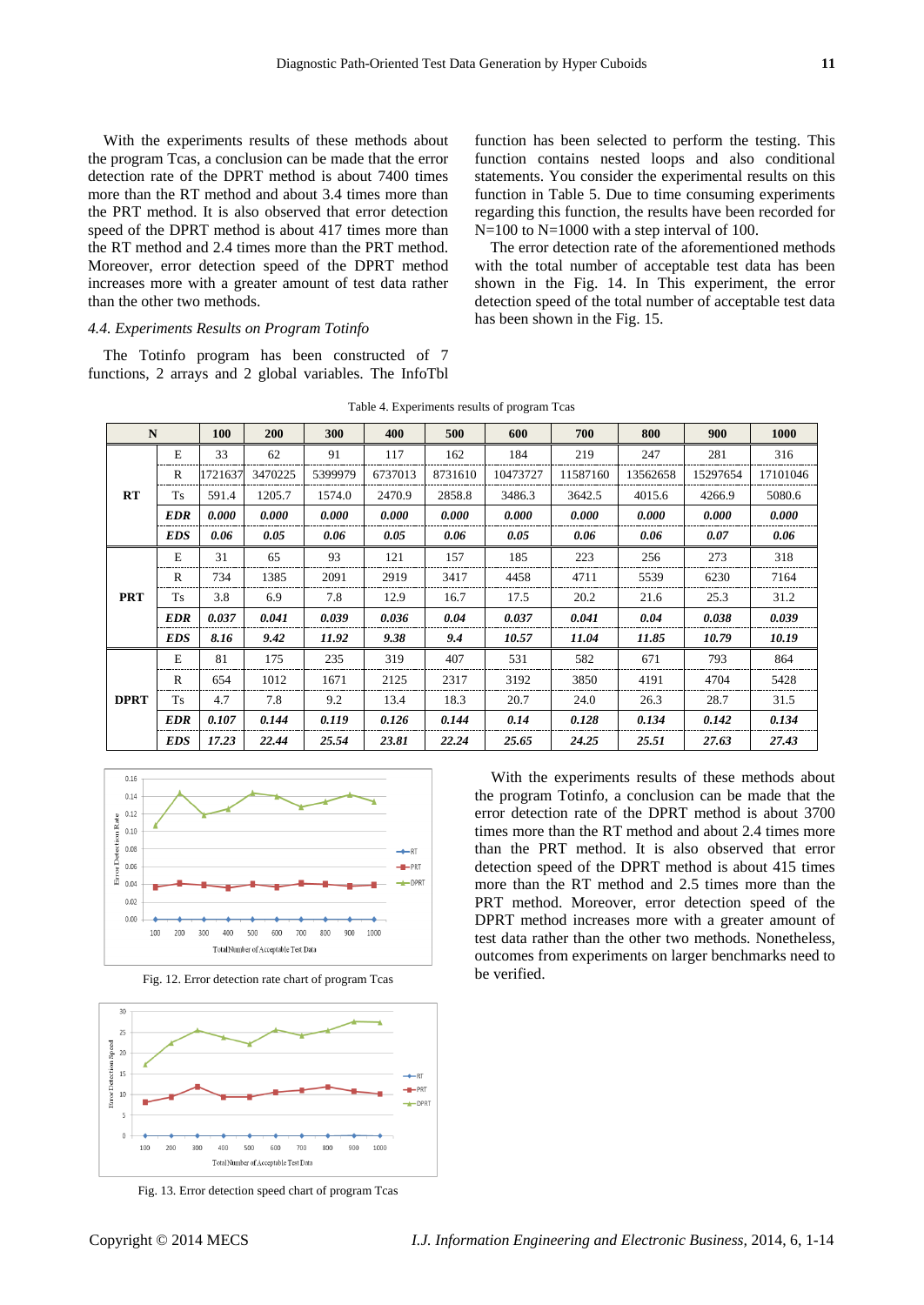|                                |            | <b>100</b> | 200     | 300     | 400     | 500     | 600     | 700     | 800     | 900     | <b>1000</b> |
|--------------------------------|------------|------------|---------|---------|---------|---------|---------|---------|---------|---------|-------------|
|                                | E          | 25         | 55      | 74      | 98      | 125     | 157     | 183     | 199     | 230     | 242         |
|                                | R          | 756560     | 1558513 | 2118368 | 3250584 | 3809768 | 4577188 | 5273223 | 6060045 | 6740949 | 7452172     |
| RT                             | Ts         | 265.2      | 542.6   | 782.6   | 1113.4  | 1307.9  | 1629.5  | 1840.2  | 2135.2  | 2347.1  | 2585.9      |
| N<br><b>PRT</b><br><b>DPRT</b> | <b>EDR</b> | 0.000      | 0.000   | 0.000   | 0.000   | 0.000   | 0.000   | 0.000   | 0.000   | 0.000   | 0.000       |
|                                | <b>EDS</b> | 0.09       | 0.10    | 0.09    | 0.09    | 0.10    | 0.10    | 0.10    | 0.09    | 0.10    | 0.09        |
|                                | E          | 24         | 56      | 77      | 98      | 127     | 149     | 176     | 202     | 222     | 247         |
|                                | R          | 360        | 711     | 1152    | 1548    | 1767    | 2124    | 2664    | 2916    | 3168    | 3509        |
|                                | Ts         | 1.6        | 3.3     | 4.9     | 6.1     | 8.1     | 9.4     | 11.3    | 12.6    | 14.5    | 16.5        |
|                                | EDR        | 0.052      | 0.061   | 0.053   | 0.050   | 0.056   | 0.055   | 0.052   | 0.054   | 0.055   | 0.055       |
|                                | <b>EDS</b> | 15.00      | 16.97   | 15.71   | 16.07   | 15.68   | 15.85   | 15.58   | 16.03   | 15.31   | 14.97       |
|                                | E          | 59         | 128     | 173     | 229     | 270     | 326     | 385     | 473     | 534     | 652         |
|                                | R          | 393        | 724     | 1073    | 1359    | 1670    | 1909    | 2172    | 2712    | 2956    | 3342        |
|                                | Ts         | 1.8        | 3.5     | 4.4     | 6.2     | 7.1     | 8.2     | 10.0    | 11.3    | 12.4    | 13.9        |
|                                | <b>EDR</b> | 0.120      | 0.139   | 0.126   | 0.130   | 0.124   | 0.130   | 0.134   | 0.135   | 0.138   | 0.150       |
|                                | <b>EDS</b> | 32.78      | 36.57   | 39.32   | 36.94   | 38.03   | 39.76   | 38.50   | 41.86   | 43.06   | 46.91       |

Table 5. Experiments results of program Totinfo



Fig. 14. Error detection rate chart of program Totinfo

# *4.6. Experiments on the Rate of Faulty Versions Detection*

The programs Tcas and Totinfo contain 41 and 23 faulty versions, respectively. Only one seeded error exist in majority of these versions. The ability of different approaches to discover the faulty versions is one criterion for the comparison. Fig. 16 and Fig. 17 show the number of Tcas and Totinfo faulty versions that are detected against the different numbers of test cases generated using the RT, PRT and DPRT methods. These results have been collected by running the algorithms for  $N=100$ to N= 1000 with the step interval of 100.

The result show the number of faulty versions detected by DPRT method is higher than the PRT and RT methods. Furthermore, the detection rate has higher grown at the first and this rate is decreased when the number of generated test cases is increased in these experiments. In the experiments on Totinfo, this observation is more heighted. Therefore, it can be concluded the number of versions that have been discovered in the early of generating test cases is higher than the last ones. Further

experiments in this direction could be to give more accurate results.

# V. THREATS TO VALIDITY

In our studies this section is dedicated to threat to validity, including external and internal validity. We use Turbo C++ 4.5 to implement our tools for test data generation. Threats to internal validity concern with possible errors in our implementations that could affect our finding. Nevertheless, we carefully checked most of our outcomes for decreasing these threats considerably.



Fig. 15. Error detection speed chart of program Totinfo



Fig. 16. Number of faults detected in the program Tcas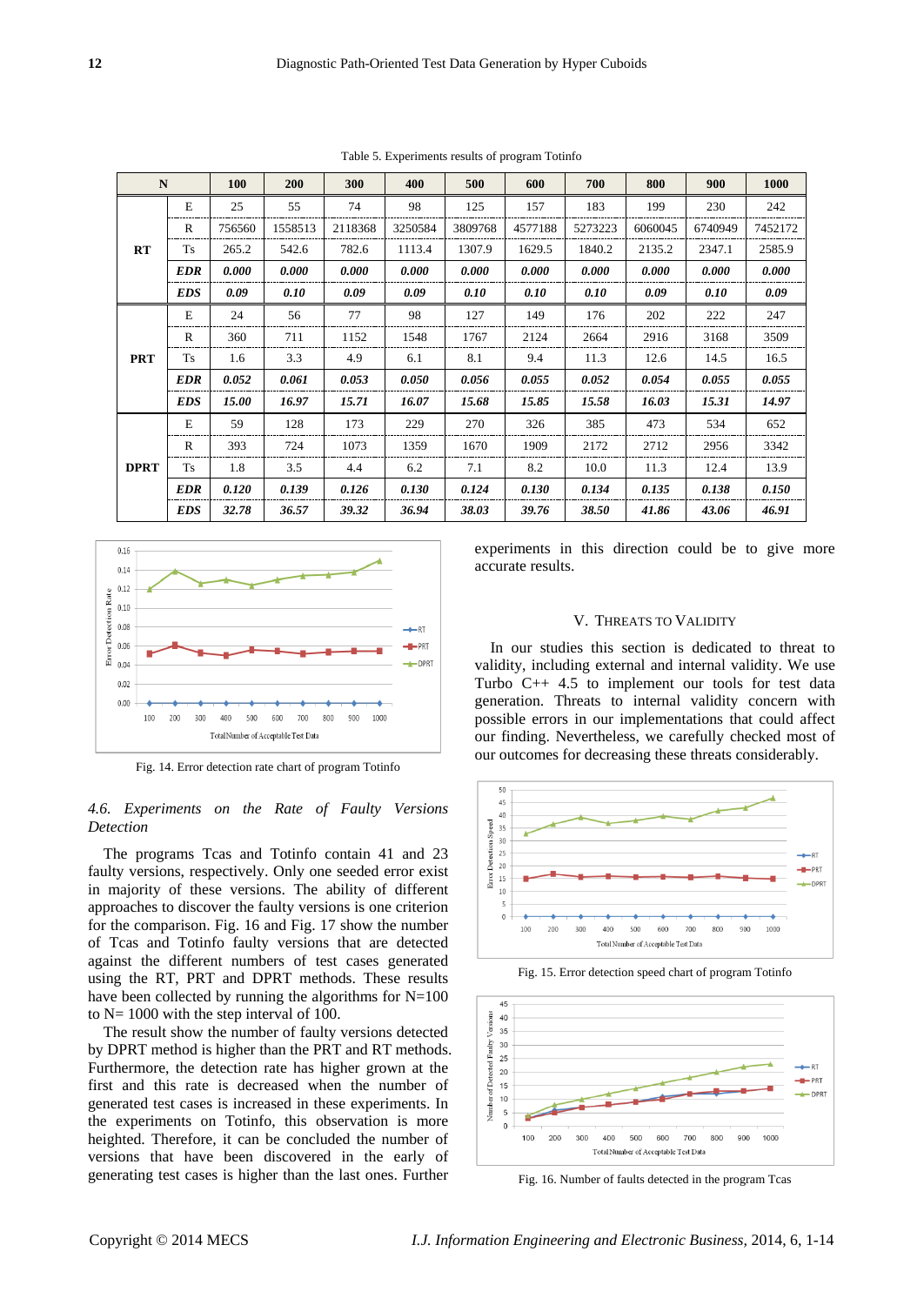

Fig. 17. Number of faults detected in the program Totinfo

Our experiments are restricted to only five small or medium-sized programs which is the main threat to external validity. More experiments on larger programs may further strengthen the external validity of our findings. Further investigations of other programs in different programming languages would help generalize our results. Moreover, these programs were originally written in C, object-oriented features such as inheritance, polymorphism and associations did not used. Therefore, the results may not generalize our finding. Additionally, there is exactly one seeded fault in every Siemens program; in practice, programs contain much more complex error patterns.

#### VI. CONCLUSIONS AND FUTURE WORKS

In this paper, a new approach has been proposed for path-oriented test data generation. The main goal of the proposed approach was generating test data that lead to error detection in the least amount of time. In different programming languages, some of the instructions are more error-prone. Therefore, to generate test data, as much as possible the paths that contain these instructions were selected. After generating hyper cuboids from the allowable area, the relevant test data were generated by them. After explaining the proposed algorithm, it was evaluated and compared to other related works based on new and important criteria. To evaluate the interest rate of different methods to the error detection, two criteria, error detection rate and error detection speed are defined. In the following, to evaluate the mentioned criteria more exactly, some experiments were done on both the four functions. On average, according to these experiments, error detection rate of the DPRT method obtained is about 2804 times more than the RT method and about 7.2 times more than the PRT method. The error detection speed of this method is obtained about 228 times more than the RT method, on average, and 4.8 times more than the PRT method. Therefore according to the values obtained of the completed experiments, the important goals such as discovering more errors in less time, decreasing test costs, reducing wasted resources, increasing the error detection speed and on time or even in time delivery of the product to the customer was a success.

For future works, extending the proposed approach so that having the support capability of the error-prone instructions of all programming languages will be proposed. Presenting a solution to solve the undesirable elimination of some hyper cuboids by the proposed consistency checking algorithm also will help the quality of the test process.

#### **REFERENCES**

- [1] J. Zhang and X Wang, "A Constraint Solver and its Application to Path Feasibility Analysis," International Journal of Software Engineering Knowledge Engineering, 2001 Apr; 11 (2): 139-56.
- [2] G. J. Myers, The Art of Software Testing, 2rd ed., New Jersey: John Wiley and Sons; 2004.
- [3] J. Peleska, E. Vorobev, and F. Lapschies, "Automated Test Case Generation with SMT-Solving and Abstract Interpretation," In: Bobaru M, Havelund K, Holzmann GJ, Joshi R, editors. Nasa Formal Methods. Third International Symposium: NFM; 2011 Apr; Pasadena, CA. USA: Springer; 2011. p. 298-312.
- [4] N. K. Gupta and M.K. Rohil, "Using Genetic Algorithm for Unit Testing of Object Oriented Software," In: Proceedings of the 1st International Conference on Emerging Trends in Engineering and Technology (ICETET '08); 2008 Jul 16-18; Nagpur, Maharashtra. India: IEEE; 2008. p. 308-13.
- [5] M. Prasanna and K.R. Chandran, "Automatic Test Case Generation for UML Object diagrams using Genetic Algorithm," Int J Advance Soft Comput Appl. 2009 Jul; 1 (1): 19-32.
- [6] M. C. F. P. Emer and S.R. Vergilio, "Selection and Evaluation of Test Data Based on Genetic Programming," Software Quality Journal. 2003 Jun; 11 (2): 167-86.
- [7] J. H. Andrews, C. H. Li. Felix, and T. Menzies, "Nighthawk: a two-level genetic-random unit test data generator," In: Stirewalt REK, Egyed A, Fischer B, editors. 22th IEEE/ACM International Conference on Automated Software Engineering (ASE); 2007 Nov 5-9; Atlanta, Georgia. USA: ACM; 2007. p. 144-53.
- [8] C. Csallner and Y. Smaragdakis, "JCrasher: an automatic robustness tester for Java," Software Practice and Experience. 2004 Sep; 34 (11): 1025–50.
- [9] T. Y. Chen, F. C. Kuo, and H. Liu, "Distributing test cases more evenly in adaptive random testing," Journal of Systems and Software. 2008 Dec; 81 (12): 2146-62.
- [10] H. I. Bulbul and T. Bakir, "XML-Based Automatic Test Data Generation," Computing and Informatics. 2008 Jan; 27 (4): 660-80.
- [11] P. Nirpal and K. Kale, "Comparison of Software Test Data for Automatic Path Coverage Using Genetic Algorithm," International Journal of Computer Science and Engineering Technology. 2011 Feb; 2 (2): 42-8.
- [12] J. Edvardsson, "A Survey on Automatic Test Data Generation," In: Proceedings of the Second Conference on Computer Science and Engineering in Linkoping; 1999. p. 21-28.
- [13] N. T. Sy and Y. Deville, "Consistency Techniques for interprocedural Test Data Generation," Proceedings of the Joint 9th European Software Engineering Conference and 11th ACM SIGSOFT Symposium on the Foundation of Software Engineering (ESEC/FSE03); 2003 Sep 1-5; Helsinki, Finland. Finland: ACM; 2003.
- [14] P. Hentenryck, V. Saraswat, and Y. Deville, "Design, implementation, and evaluation of the constraint language cc(fd)," Journal of Logic Programming. 1998 Oct 1; 37 (1-3): 139–64.
- [15] F. Zareie and S. Parsa, "A Non-Parametric Statistical Debugging Technique with the Aid of Program Slicing